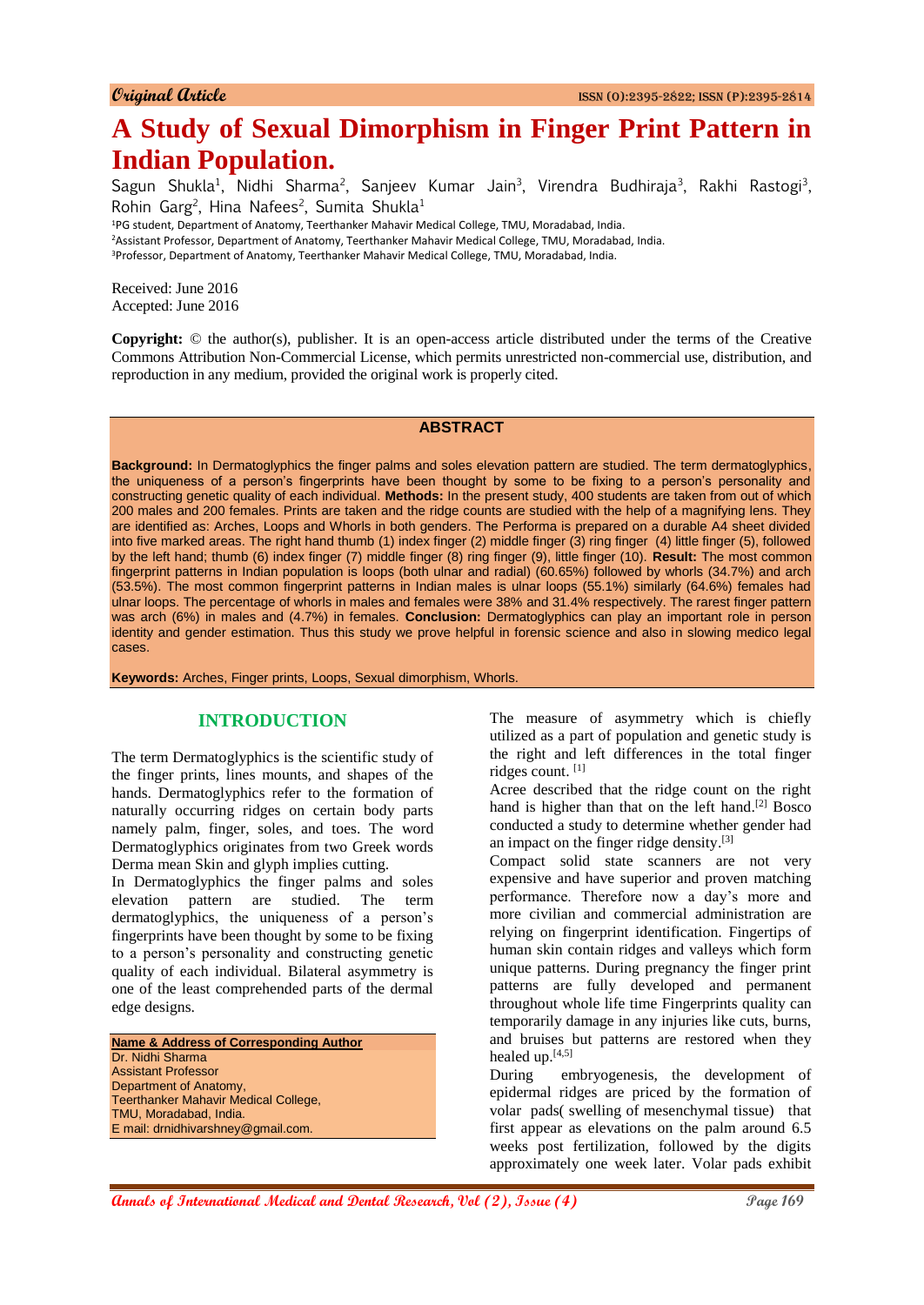rapid growth between 6.5 and 10.5 week. Initially the pads appear evenly rounded, however by the 9th week, the pads begin to vary in both position and shape. [6]

There have been numerous studies on volar pad development and its influence on friction ridge path configuration and pattern formation, leading to individual uniqueness of finger prints.[7] Studied have also shown that there is a direct correlation between the location, shape and size of volar pads and friction ridge patterns. The shape of the volar pad can be the result of genetics or external physical influences or a combination of both.

The main aim of this study is to evaluate the commonest finger print pattern in the Indian population and also to assess the different type of finger pattern and establish a relationship between the finger print with the identity of the person. The commonest finger print patterns in both the genders were also studied.

# **MATERIALS AND METHODS**

In the present study, 400 students are taken from out of which 200 males and 200 females. The study was conducted for one year and subjects were studied from Teerthanker Mahaveer University, Moradabad, which belong to the Indian Population. The age of subjects ranges from 17-25 years.

Inclusion Criteria: -

Belonging with Indian population,

The subject having no congenital and acquired abnormalities.

Healthy subject,

Normal finger print without any deformity.

Exclusion Criteria:

Any type of physical deformity,

Any type of congenital anomalies related to finger print,

Any surgery of finger print.

If there is any trauma in finger print.

Fingerprints are collected after washing the hands with soap and drying. The material used is ink pad. The printer ink is uniformly spread on a plain glass slab. The finger are rolled laterally on the ink slab and then placed on a box of the white paper. The fingers are printed by rolling them from radial to ulnar side to include the patterns. After the fingerprint is acquired the further details name, sex and age are noted. Prints are taken and the ridge count are studied with the help of a magnifying lens, They are identified as: Arches, Loops and Whorls, Based on the outward show of ridge lines Delta and Core. The Performa is prepared on a durable A4 sheet divided into five marked areas. The right hand thumb (1) index finger (2) middle finger (3) ring finger (4) little finger (5), followed by the left hand; thumb (6) index finger (7) middle

finger (8) ring finger (9), little finger (10) [Figure 1].

Data was collected & analyzed. The mean & standard deviation was calculated. 'T' test was used to analyze the quantitative variables and chisquare test to analyze the qualitative variables. The P-value of <0.05 was considered as significant.



**Figure 1:** Method of taking finger impression.

#### **RESULTS**

In the present study 400 students were taken from out of which 200 males and 200 females. The subjects were taken from North Indian Population of Teerthanker Mahaveer University Moradabad. Mean and standard Deviation were calculated for each variable. Gender wise distribution of right and left hand loops, whorls and arch of fingerprint pattern were studied.

The most commonly observed fingerprints were loop i.e. 2426 while the least commonly observed fingerprint were arch 214 and whorls 1388. Fingerprint patterns of arches and whorls were found commonly in male subjects but in the female population whorls were commonly found. In the male population frequency were found to be loops (55.9%) followed by whorls (38%) and arches (6%). In the female frequency were found to be loops (65.4%) followed by whorls (31.4%) and arches (4.7%). In the present study the most frequently seen pattern was loops, while in females whorls are most commonly seen [Table 1,2,3].

Highest frequency of fingerprint patterns were mostly loops (60.65%) followed by whorls (34.7%) and arches (53.5%). However percentage of whorls was maximum in Right ring finger (56%) as compared to loops of Right finger (41%) and arches of Right ring finger (3%) [Table 1, Figure 2].

Highest frequency of fingerprint patterns were mostly by loops (55.9%) followed by whorls (38%) and arches (6%). However, percentages of whorls were maximum in left ring finger (56%) as compared to loops of left finger (42%) and arches left ring finger (2%) [Table 2, Figure 3].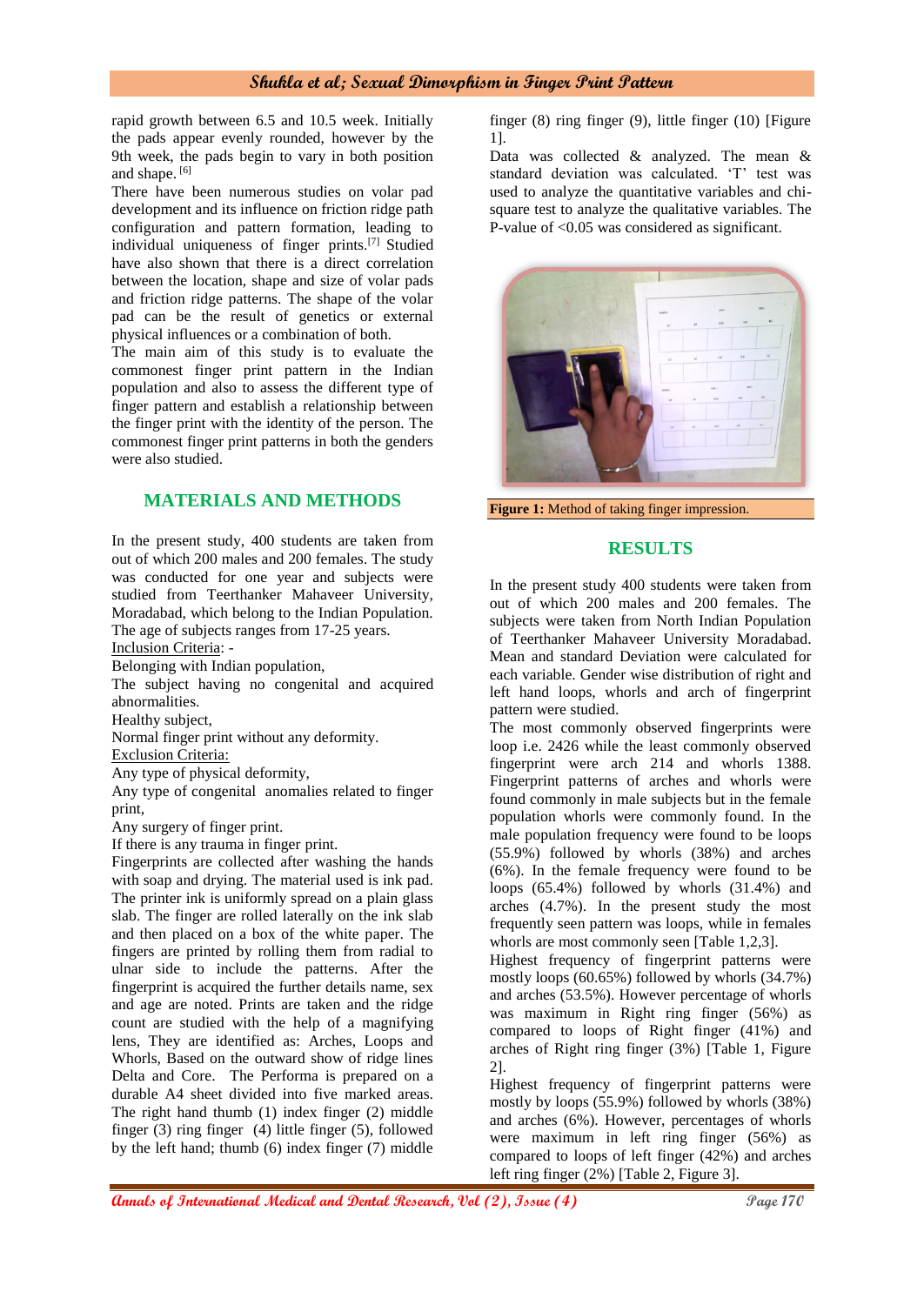| <b>Fingers</b> | Loops             |                 | <b>Total</b>      | Other patterns    |                             |
|----------------|-------------------|-----------------|-------------------|-------------------|-----------------------------|
|                | (Ulnar)           | (Radial)        | (Total)           | (Whorls)          | (Arches)                    |
| (RT)           | 190<br>$(47.5\%)$ | $\mathbf{0}$    | 190<br>(47.5%)    | 198<br>$(49.5\%)$ | 12<br>(3%)                  |
| (RI)           | 174<br>$(43.5\%)$ | 10<br>(2.5%)    | 184<br>(46%)      | 152<br>(38%)      | 54<br>$(13.5\%)$            |
| (RM)           | 304<br>(76%)      | $\Omega$        | 304<br>(76%)      | 76<br>(19%)       | 20<br>(5%)                  |
| (RR)           | 164<br>$(41\%)$   | $\Omega$        | 164<br>$(41\%)$   | 224<br>(56%)      | 12<br>(3%)                  |
| (RL)           | 332<br>(83%)      | $\mathbf{0}$    | 332<br>(83%)      | 68<br>(17%)       | $\overline{2}$<br>$(0.5\%)$ |
| (LT)           | 220<br>(55%)      | $\Omega$        | 220<br>(55%)      | 166<br>$(41.5\%)$ | 14<br>$(3.5\%)$             |
| (LI)           | 188<br>(47%)      | 22<br>$(5.5\%)$ | 210<br>(52.5%)    | 158<br>(39.5%)    | 66<br>(16.5%)               |
| (LM)           | 284<br>(71%)      | $\mathbf{0}$    | 284<br>(71%)      | 96<br>(24%)       | 22<br>$(5.5\%)$             |
| (LR)           | 190<br>$(74.5\%)$ | $\Omega$        | 190<br>$(74.5\%)$ | 204<br>(51%)      | 8<br>(2%)                   |
| (LL)           | 248<br>(62%)      | $\mathbf{0}$    | 248<br>(62%)      | 46<br>$(11.5\%)$  | $\overline{4}$<br>(1%)      |
| (TOTAL)        | 2349<br>(58.7%)   | 32<br>(8%)      | 2426<br>(60.65%)  | 1388<br>(34.7%)   | 214<br>$(53.5\%)$           |

| <b>Fingers</b> | Loops      |                | <b>Total</b> | <b>Other Patterns</b> |                |
|----------------|------------|----------------|--------------|-----------------------|----------------|
|                | (Ulnar)    | (Radial)       | (Total)      | (Whorls)              | (Arches)       |
| (RT)           | 86         | 0              | 86           | 106                   | 8              |
|                | (43%)      |                | (43%)        | (53%)                 | (4%)           |
| (RI)           | 80         | 10             | 90           | 78                    | 30             |
|                | $(40\%)$   | (5%)           | (45%)        | (39%)                 | (15%)          |
| (RM)           | 144        | $\overline{0}$ | 144          | 44                    | 12             |
|                | (72%)      |                | (72%)        | (22%)                 | (6%)           |
| (RR)           | 64         | $\overline{0}$ | 64           | 132                   | $\overline{4}$ |
|                | (32%)      |                | (32%)        | (66%)                 | (2%)           |
| (RL)           | 156        | $\overline{0}$ | 156          | 44                    | 2              |
|                | (78%)      |                | (78%)        | (22%)                 | (1%)           |
| LT)            | 96         | $\overline{0}$ | 96           | 92                    | 12             |
|                | (48%)      |                | (48%)        | (46%)                 | (6%)           |
| (LI)           | 82         | 6              | 88           | 74                    | 36             |
|                | $(41\%)$   | (3%)           | (44%)        | (37%)                 | (18%)          |
| (LM)           | 148        | $\overline{0}$ | 148          | 44                    | 8              |
|                | (74%)      |                | (74%)        | (22%)                 | (4%)           |
| (LR)           | 84         | $\overline{0}$ | 84           | 112                   | $\overline{4}$ |
|                | (42%)      |                | (42%)        | (56%)                 | (2%)           |
| (LL)           | 162        | $\overline{0}$ | 162          | 34                    | $\overline{4}$ |
|                | (81%)      |                | (81%)        | (17%)                 | (2%)           |
| (TOTAL)        | 1102       | 16             | 1118         | 760                   | 120            |
|                | $(55.1\%)$ | $(0.8\%)$      | $(55.9\%)$   | (38%)                 | (6%)           |

Highest frequency of fingerprint patterns were mostly by loops (65.4%) followed by whorls (31.4%) and arches (4.7%). However, percentages of whorls were maximum in Right Ring finger (46%) as compared to loops of Right Ring finger (50%) and arches left ring finger (4%) [Table 3, Figure 4].

# **DISCUSSION**

The distribution of the finger print pattern was of the order that loops were the most common pattern (56.3%),followed by Whorls (39.5%) and Arches

(4.2%) respectively.[8] This observation was similar to that of Nitin et al. $[9]$  The finger print pattern loops were more common pattern in males (52.2%) than in females (60.8%) whorls were more common in males (44.1%) than in females (34.3%) and Arches in males (3.7%) than in females (4.9%). The frequency of the loops was higher in both right and left digits in males and females. Females show high frequency of loops in all the digits except the ring finger loops.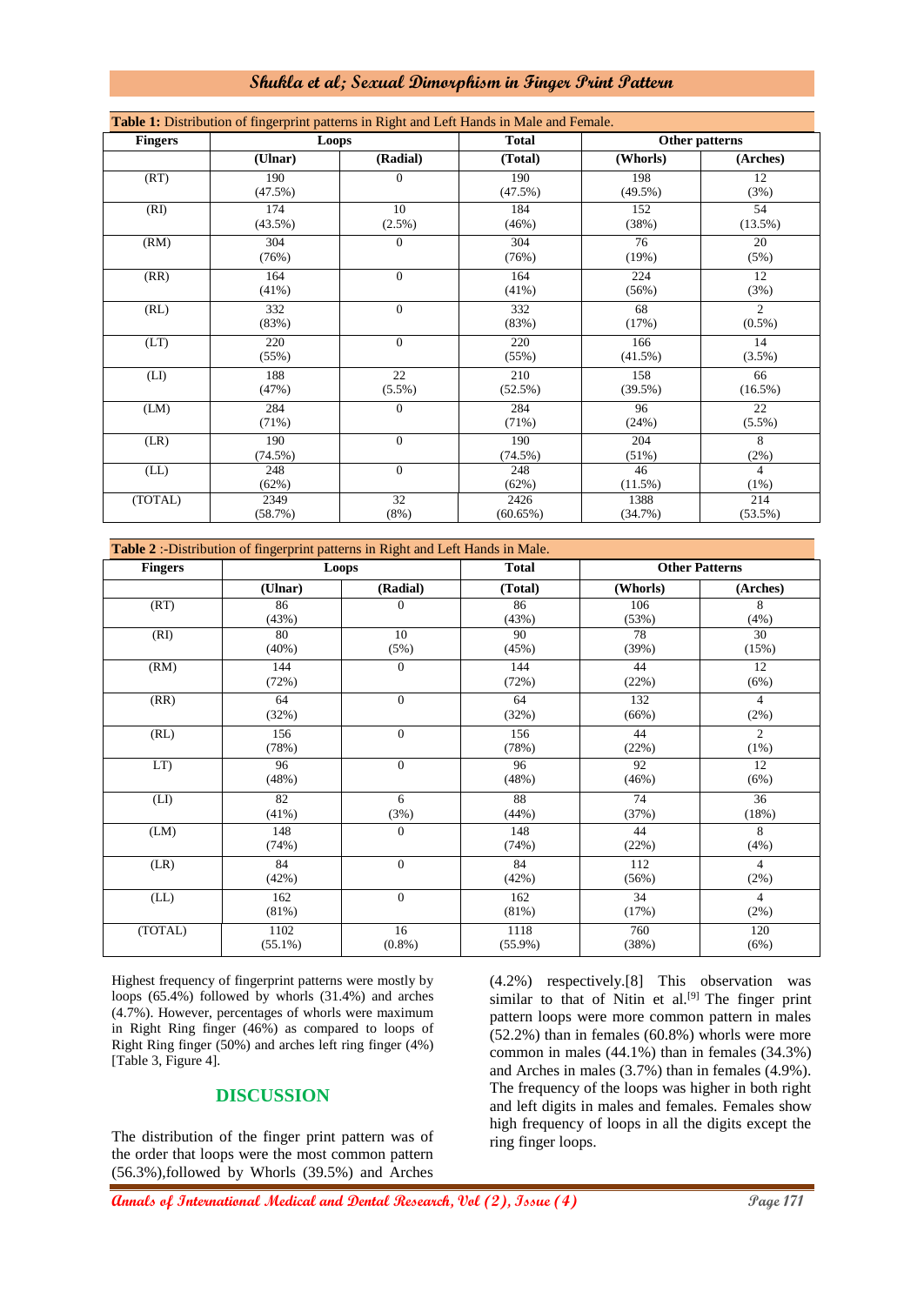| Table 3:-Distribution of fingerprint patterns in Right and Left Hands in Female. |                    |                 |                    |                       |                        |  |  |
|----------------------------------------------------------------------------------|--------------------|-----------------|--------------------|-----------------------|------------------------|--|--|
| <b>Fingers</b>                                                                   | Loops              |                 | <b>Total</b>       | <b>Other Patterns</b> |                        |  |  |
|                                                                                  | (Ulnar)            | (Radial)        | (Total)            | (Whorls)              | (Arches)               |  |  |
| (RT)                                                                             | 104<br>(52%)       | $\mathbf{0}$    | 104<br>(52%)       | 92<br>(46%)           | 4<br>(2%)              |  |  |
| (RI)                                                                             | 94<br>(47%)        | $\Omega$        | 94<br>(47%)        | 74<br>(37%)           | 24<br>(12%)            |  |  |
| (RM)                                                                             | 160<br>$(80\%)$    | $\mathbf{0}$    | 160<br>$(80\%)$    | 32<br>(16%)           | 8<br>(4% )             |  |  |
| (RR)                                                                             | 100<br>$(50\%)$    | $\mathbf{0}$    | 100<br>$(50\%)$    | 92<br>(46%)           | 8<br>(4% )             |  |  |
| (RL)                                                                             | 176<br>(88%)       | $\mathbf{0}$    | 176<br>(88%)       | 24<br>(12%0)          | $\Omega$<br>$(0\%)$    |  |  |
| (LT)                                                                             | 124<br>(62%)       | $\mathbf{0}$    | 124<br>(62%)       | 74<br>(37%)           | $\overline{2}$<br>(1%) |  |  |
| (LI)                                                                             | 106<br>(53%)       | 16<br>(8%)      | 122<br>(61%)       | 84<br>(42%)           | 30<br>(15%)            |  |  |
| (LM)                                                                             | 136<br>(68%)       | $\Omega$        | 136<br>(68%)       | 52<br>(26%)           | 14<br>(7%)             |  |  |
| (LR)                                                                             | 106<br>(53%)       | $\mathbf{0}$    | 106<br>(53%)       | 92<br>(46%)           | 4<br>(2%)              |  |  |
| (LL)                                                                             | 186 (92%)          | $\mathbf{0}$    | 186 (92%)          | 12(6%)                | $0(0\%)$               |  |  |
| (TOTAL)                                                                          | 1292<br>$(64.6\%)$ | 16<br>$(0.8\%)$ | 1308<br>$(65.4\%)$ | 628<br>$(31.4\%)$     | 94<br>$(4.7\%)$        |  |  |



**Figure 2:-** General frequency distribution of fingerprint patterns on the right and left hand male and female.





patterns on the right and left hands in Female.

While whorls were highly frequent on the thumb, index and ring finger in that order and they were least on the middle and little fingers in male subjects. Arches were highly frequent in females than in males on all the digits except on the right ring finger. A bimanual difference in the distribution of the arches was significant in both sexes where females presented a high frequency of arches on the right hands except on the ring finger similarly males presented a high frequency of arches on the left hands except on the ring finger. The radial loop frequency was more in females than in males.<sup>[8]</sup>

Gangadhar. M.R, Rajashekara Reddy.K reported in a study that the basic pattern type loops (57.11%) were common followed by Whorls (27.89%) and Arches (15.00%) in the general population with